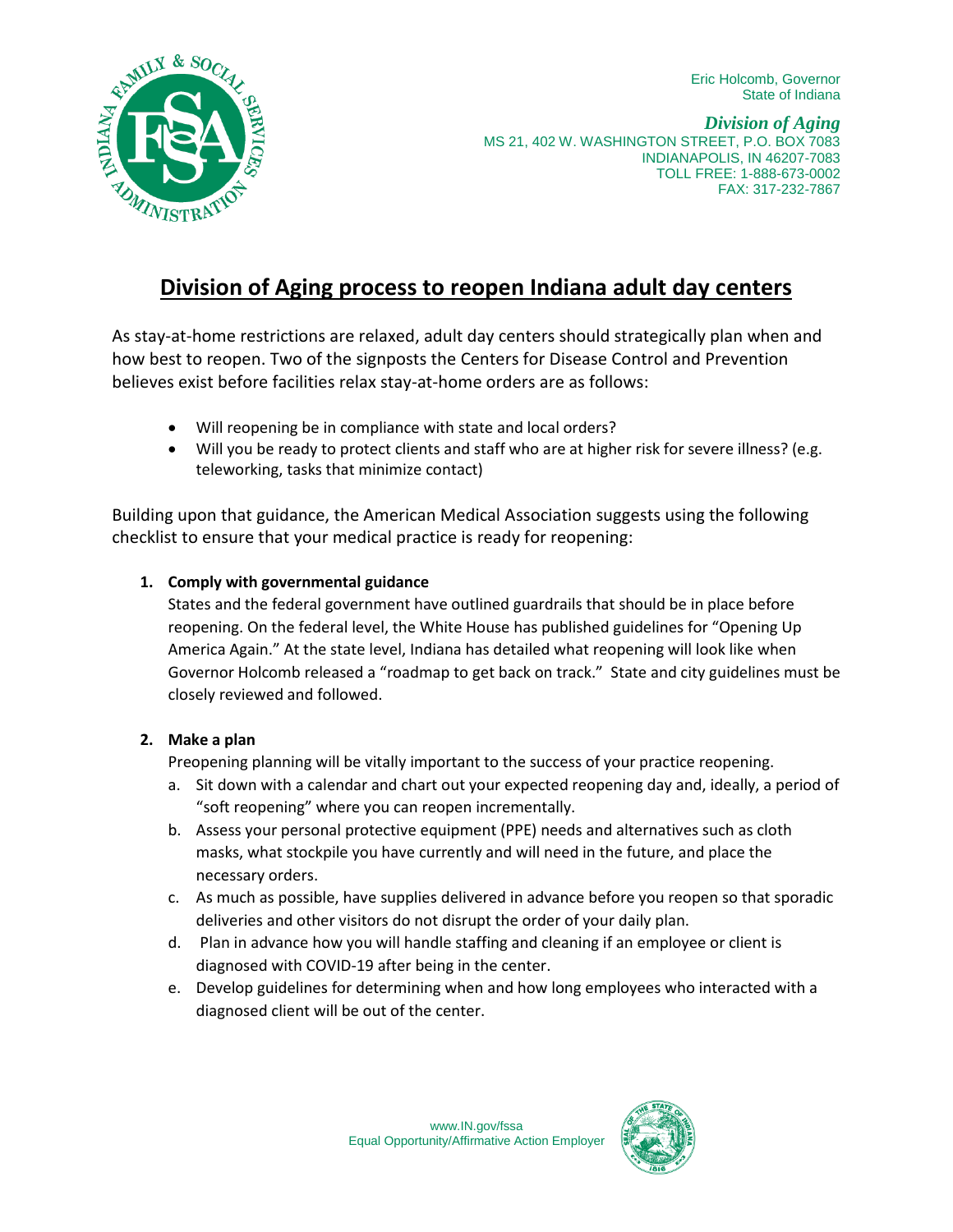#### **3. Open incrementally**

- a. Consider a step-wise approach to reopening so that the center may quickly identify and address any practical challenges presented.
- b. Identify what services can be done via telehealth or other modalities and continue to perform those visits remotely.
- c. Begin with a modified schedule that includes the following:
	- 25% facility capacity (including staff and clients) beginning June 1 through June 12.
	- 50% facility capacity (including staff and clients) beginning June 15 through June 26.
	- 75% facility capacity (including staff and clients) beginning June 29 through July 10.
	- 100% facility capacity to resume on July 13.
- d. At all times any increase in the number of people being served requires the provider to follow all COVID-19 guidance.
- e. Direct administrative staff who do not need to be physically present in the center to stay at home and work remotely.

#### **4. Institute safety measures for staff and clients**

- a. To ensure that clients re not coming into close contact with one another, utilize a modified schedule to avoid high volume or density.
- b. Designate separate dining and activity areas.
- c. Consider a flexible schedule, with staggering clients and staff in mornings and afternoons.
- d. Consistent with U.S. Centers for Disease Control and Prevention guidance, centers should have the following polies and procedures established prior to re-opening:
	- **Daily Health Self-Screening**
		- $\triangleright$  Information about COVID-19 symptoms may be found on the Centers for Disease Control and Prevention's [website.](https://lnks.gd/l/eyJhbGciOiJIUzI1NiJ9.eyJidWxsZXRpbl9saW5rX2lkIjoxMDEsInVyaSI6ImJwMjpjbGljayIsImJ1bGxldGluX2lkIjoiMjAyMDA1MDcuMjEyMDg5MDEiLCJ1cmwiOiJodHRwczovL3d3dy5jZGMuZ292L2Nvcm9uYXZpcnVzLzIwMTktbmNvdi9zeW1wdG9tcy10ZXN0aW5nL3N5bXB0b21zLmh0bWwifQ.rAkwK06jbJvZ2eqPbGz2AZ2xCHI0HvO-20zxPj9EkhA/br/78387814588-l)
	- **Temperature Checking:**
		- $\triangleright$  Center staff should conduct a daily self-assessment before leaving home to come to work. Staff should take their temperature.
		- $\triangleright$  Center staff should conduct a daily client-assessment before allowing the client to enter the adult day center. Staff should take the client's temperature.
		- $\triangleright$  If staff or client has a fever at or above 100.4 degrees Fahrenheit, they should stay home. Client's informal support should be contacted about the temperature if at or above 100.4 degrees Fahrenheit.
		- $\triangleright$  If staff or client has a fever and symptoms such as a cough or trouble breathing, they should stay home and contact a health care provider. Adult day center should contact client's informal support to inform about client's symptoms.
	- **Self-Screening:**
		- $\triangleright$  Before staff or clients enter the adult day center, a nurse or other center personnel should obtain the following information daily:
			- $\checkmark$  Have you had close contact with someone who has tested positive for COVID-19 within the past 14 days?
			- $\checkmark$  Are you currently ill? Do you have symptoms of a cold, cough, or shortness of breath? Have you temporarily lost your sense of taste or smell?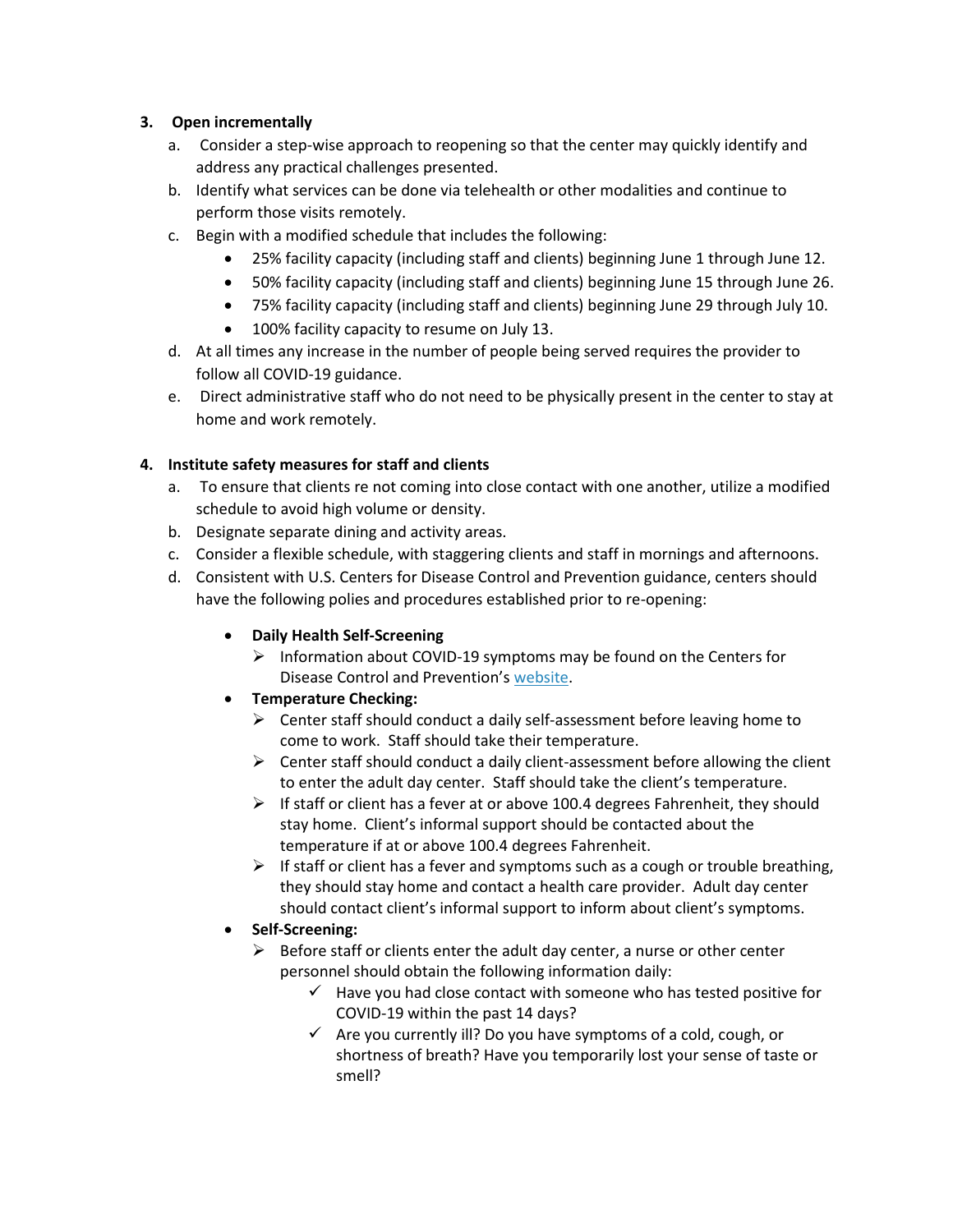- $\checkmark$  Do you currently have a fever or have you had a fever within the past week?
- **Staff and Clients Tested for COVID-19:**
	- $\triangleright$  If staff or client tests positive for COVID-19, they should contact their health care provider. Adult day staff should contact the client's waiver care manager and informal support to inform of the test results. Adult day centers are required to report positive test results of client and staff to the Indiana State Department of Health or local health department.
- **Staff and Clients Testing Positive May Return to Work Once:**
	- $\triangleright$  They have been symptom free for a minimum of 72 hours.
	- $\triangleright$  At least 10 days have passed since the onset of their symptoms.
	- $\triangleright$  Staff and clients testing negative may return to work 48 hours after their symptoms have subsided.

## **Social Distancing in the Workplace**

- $\triangleright$  Proper social distancing means maintaining 6 feet of distance from another person.
- $\triangleright$  Staff and clients should practice social distancing at all times while at work.
- $\triangleright$  It is preferable that external meetings are conducted via conference call.
- $\triangleright$  Remove chairs and tables from breakrooms and other common assembly areas to discourage larger gatherings.
- $\triangleright$  Waiting room chairs and computer terminals should be appropriately spaced in each lobby or common space.
- $\triangleright$  Dining areas will ensure tables are safely spaced and cleaned in seating area.
- **Masks and Gloves**
	- $\triangleright$  Staff and clients must obtain and wear a reusable mask in the adult day center.
	- $\triangleright$  Encourage staff and clients to use their own personal, reusable mask to reduce the use of disposable masks.
	- $\triangleright$  Masks must be sanitized after each use.
	- $\triangleright$  Cloth masks or simple surgical masks are acceptable.
	- $\triangleright$  Staff and clients should review the [CDC's guidance](https://lnks.gd/l/eyJhbGciOiJIUzI1NiJ9.eyJidWxsZXRpbl9saW5rX2lkIjoxMDMsInVyaSI6ImJwMjpjbGljayIsImJ1bGxldGluX2lkIjoiMjAyMDA1MDcuMjEyMDg5MDEiLCJ1cmwiOiJodHRwczovL3d3dy5jZGMuZ292L2Nvcm9uYXZpcnVzLzIwMTktbmNvdi9wcmV2ZW50LWdldHRpbmctc2ljay9kaXktY2xvdGgtZmFjZS1jb3ZlcmluZ3MuaHRtbCJ9.BvXzWY90fLIY2GiR-uY5QXHAxKVd2Y9MfgjrxW4dieE/br/78387814588-l) about how to appropriately use and maintain masks.
	- $\triangleright$  Gloves should only be worn by staff who are opening the mail or exchanging items with individuals they are servicing.

# **Workplace Cleanliness**

- $\triangleright$  All internal doors will be propped open if it is safe to do so. This decreases the need for staff and clients to touch door handles and maximizes air flow in office spaces.
- $\triangleright$  Each staff and client in the adult day center will have his/her own personal hand sanitizer, which should not be shared with other clients and staff. It is encouraged that adult day centers label each client/staff hand sanitizer when they enter the center.
- $\triangleright$  Staff and clients should wash hands regularly throughout the course of the day.
- $\triangleright$  Water fountains will only be used for filling water bottles.
- $\triangleright$  Pooled vehicles will be equipped with wipes or spray bottles. Staff will be required to wipe down vehicles before and after use.
- $\triangleright$  Staff will clean hard surfaces and frequently touched surfaces multiple times a day.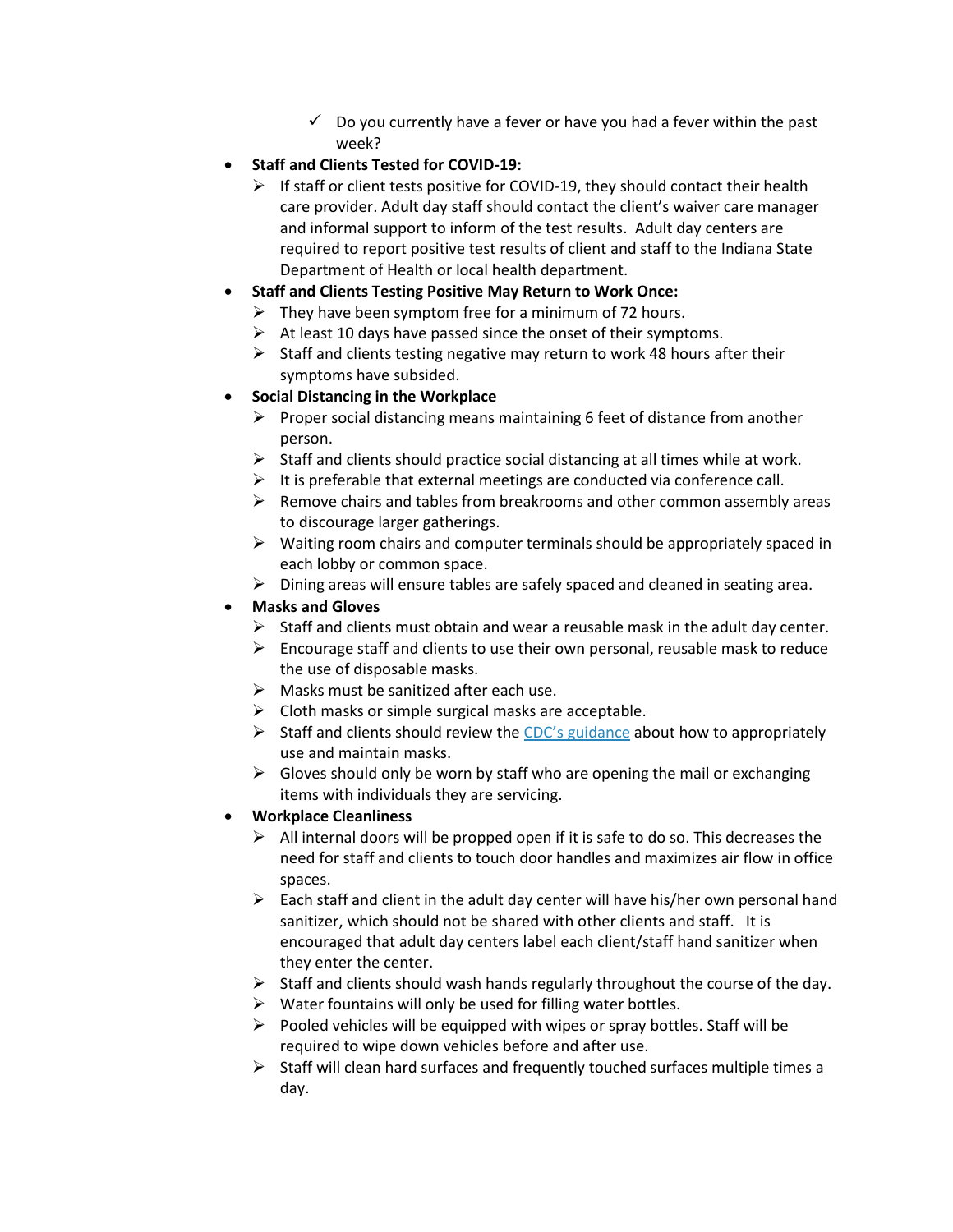- $\triangleright$  If client or staff tests positive for COVID-19 and was in the adult day center 72 hours prior to taking the test, the adult day center will complete disinfecting of the center prior to admitting any clients. The center should be evacuated and staff and clients may return to the area 48 hours once the disinfecting has been completed.
- $\triangleright$  Cleaning will be performed in compliance with the latest [CDC guidelines.](https://lnks.gd/l/eyJhbGciOiJIUzI1NiJ9.eyJidWxsZXRpbl9saW5rX2lkIjoxMDQsInVyaSI6ImJwMjpjbGljayIsImJ1bGxldGluX2lkIjoiMjAyMDA1MDcuMjEyMDg5MDEiLCJ1cmwiOiJodHRwczovL3d3dy5jZGMuZ292L2Nvcm9uYXZpcnVzLzIwMTktbmNvdi9jb21tdW5pdHkvZGlzaW5mZWN0aW5nLWJ1aWxkaW5nLWZhY2lsaXR5Lmh0bWwifQ.X1dMfZtrC29balWepjG1Qlte-kIviQRt5XUNJc9p2fw/br/78387814588-l)
- **Visitor Policies**
	- $\triangleright$  Visitors to the center (other than clients) should be by appointment only until further notice. An adult day center that schedules a meeting is required to share the self-screening questions before the meeting occurs and must meet the visitor at the public entrance to their center.
	- $\triangleright$  Provide hand sanitizer to all visitors to use before and after entering the center.
	- $\triangleright$  Social distancing guidelines should be maintained.
	- $\triangleright$  Physical barriers such as plexiglas screens or sneeze guards will be used where available and appropriate.
- **Processing Emotions in a Healthy Way**
	- $\triangleright$  Staff and client mental health is just as important as their physical health and it's normal to need help processing all the changes in their personal and professional lives. There are many healthy ways to help with this, including:
		- $\checkmark$  Encourage staff and clients to practice mindfulness.
		- $\checkmark$  Make activity time to listen to staff and clients process thoughts and feelings out loud or in a journal.
		- $\checkmark$  Help staff and clients seek other resources to help manage mental health such as [BeWellIndiana.org,](https://lnks.gd/l/eyJhbGciOiJIUzI1NiJ9.eyJidWxsZXRpbl9saW5rX2lkIjoxMDcsInVyaSI6ImJwMjpjbGljayIsImJ1bGxldGluX2lkIjoiMjAyMDA1MDcuMjEyMDg5MDEiLCJ1cmwiOiJodHRwczovL2Jld2VsbGluZGlhbmEub3JnIn0.jrwiLBKaUYKs3bGq0IyXAs5cG_s1Swl2z6xB74fqblA/br/78387814588-l) a free resource to help all Hoosiers stay connected and maintain their wellbeing.

# **5. Communicate health and safety requirements clearly to staff and clients.**

- a. Staff and clients should have knowledge of items listed above in 4(d).
- b. Regular communication should be disbursed by adult day centers to staff, clients and informal supports as a reminder of health and safety measures as well as proper protocols during this public health crisis.
- c. Adult day centers are encouraged to use different forms of communication, such as, phone calls, letters, emails, and text messages.

#### **6. Coordinate testing with local hospitals and clinics**

- a. There will be instances where staff and clients require COVID-19 testing. Contact the Indiana State Department of Health or your local health department for information on available testing sites. Identify several testing sites in the adult day center catchment area. Contact these sites to ensure that tests are available and to understand the turnaround time on testing results.
- b. Provide clear and up to date information to staff, clients and informal supports regarding where staff and clients can be tested and how the process works.
- **7. Establish confidentiality / privacy Institute or update confidentiality, privacy and data security protocols.**